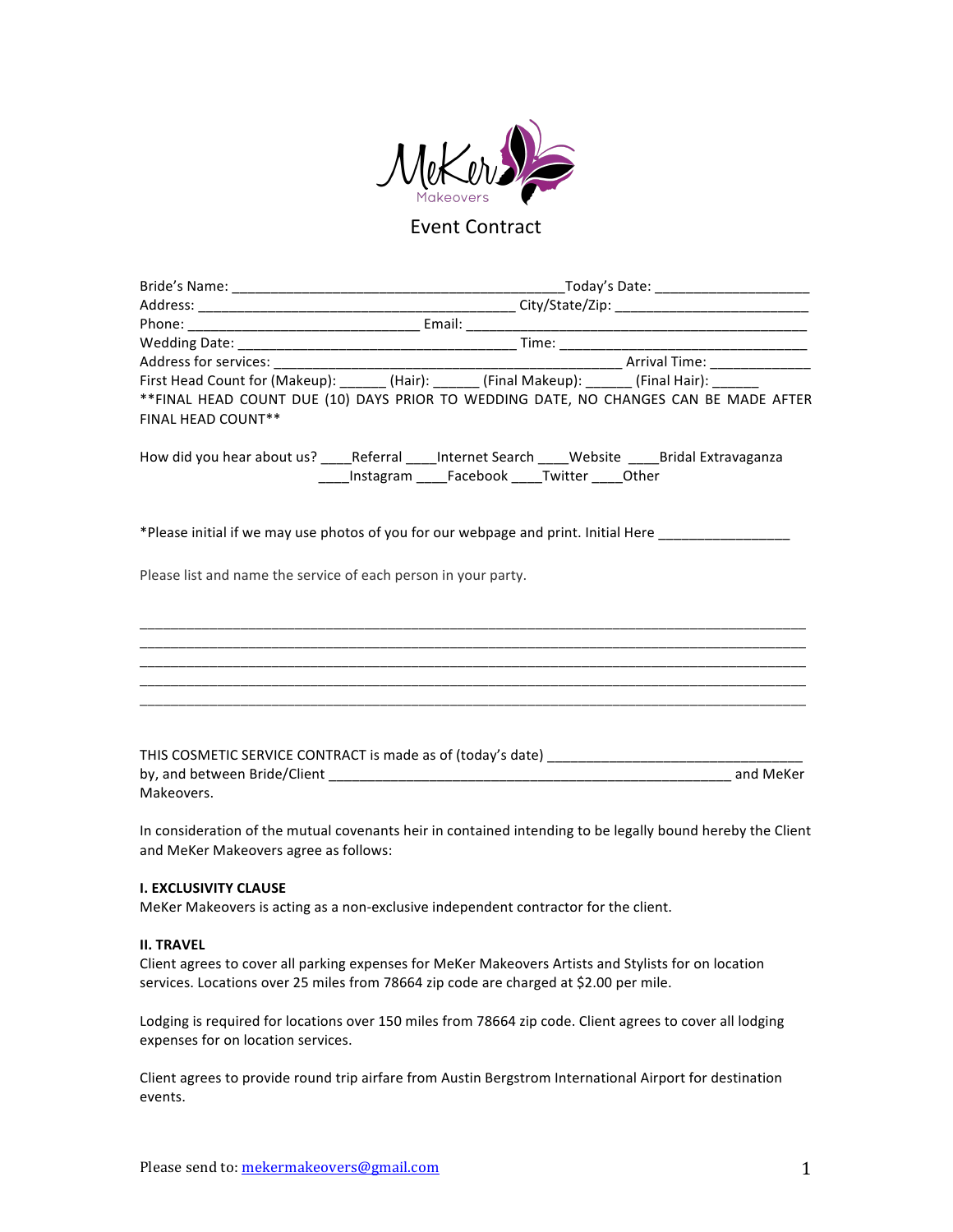# **III. ADDITIONAL CLIENTS**

Client may add additional people to the contract before the wedding. A  $(10)$  day notice is required to guarantee makeup and/or hair services for additional persons. Adding additional people will change the final amount due and may require additional assistants. Additional people may be added the day of the event at the discretion of the key artist after contractual obligations have been fulfilled. MeKer Makeovers is not responsible for day of event additions.

#### **IV. ALLERGIC REACTIONS**

MeKer Makeovers is not responsible for allergic reactions. We use professional grade products and proper sanitation techniques. It is your responsibility to advise the artist/stylist of any known allergies. By signing this contract the client removes MeKer Makeovers from any responsibility due to sensitivity or allergic reactions. Client agrees that services are commissioned at own risk.

# **V. LOCATION**

Cosmetic services will be provided at clients requested location.

# **VI. RETAINER**

Client agrees to pay a 25% retainer to MeKer Makeovers to reserve the date of the event. This is nonrefundable and non-transferable. The event date will not be held until retainer is paid and contract is signed. The retainer will be deducted from the remaining balance due on the date of the event.

#### **VII. PAYMENT**

Client will pay the remaining balance by event date by Cash, Credit Card, or Certified Funds. Personal Checks will not be accepted. If the full amount is not paid by the event date, MeKer Makeovers will charge the credit card on file for the remaining balance.

# **PAYMENT PLANS \*Only for Bridal Packages\***

A non-refundable deposit of 25% is required to reserve your date. The remaining balance will be split between the remaining months till date of the event.

# **VIII. STAND BY**

Client agrees to pay \$20.00 per hour for additional stand by time not outlined in this agreement.

# **IX. TIME MANAGEMENT**

MeKer Makeovers will arrive on location 15-30 minutes prior to the appointment time and will start makeup and/or hair at the appointment time agreed upon. It is the client's responsibility to manage their party effectively to allow contractual obligations to be fulfilled. If time is not managed properly, MeKer Makeovers does not guarantee all services will be completed. If additional time is needed and available the client will be charged an additional \$20.00 per hour.

# **X. Cancellations**

On the day that we receive your retainer, we begin telling other parties that your date is no longer available. Therefore, the retainer is not refundable. For payment plans there is an additional \$100.00 cancellation fee. No exceptions will be made for your cancellation. Requests for cancellations must be done in writing via email or us mail. After the date the initial retainer is paid, full payment of service is due in full by the date of the event. Client is still financially obligated if the event is cancelled or postponed.

# **XI. LIABILITY**

Client agrees to hold harmless MeKer Makeovers and its staff from liability from allergic reactions, injuries, losses, damages, costs, claims and actions that may occur to client and client's party.